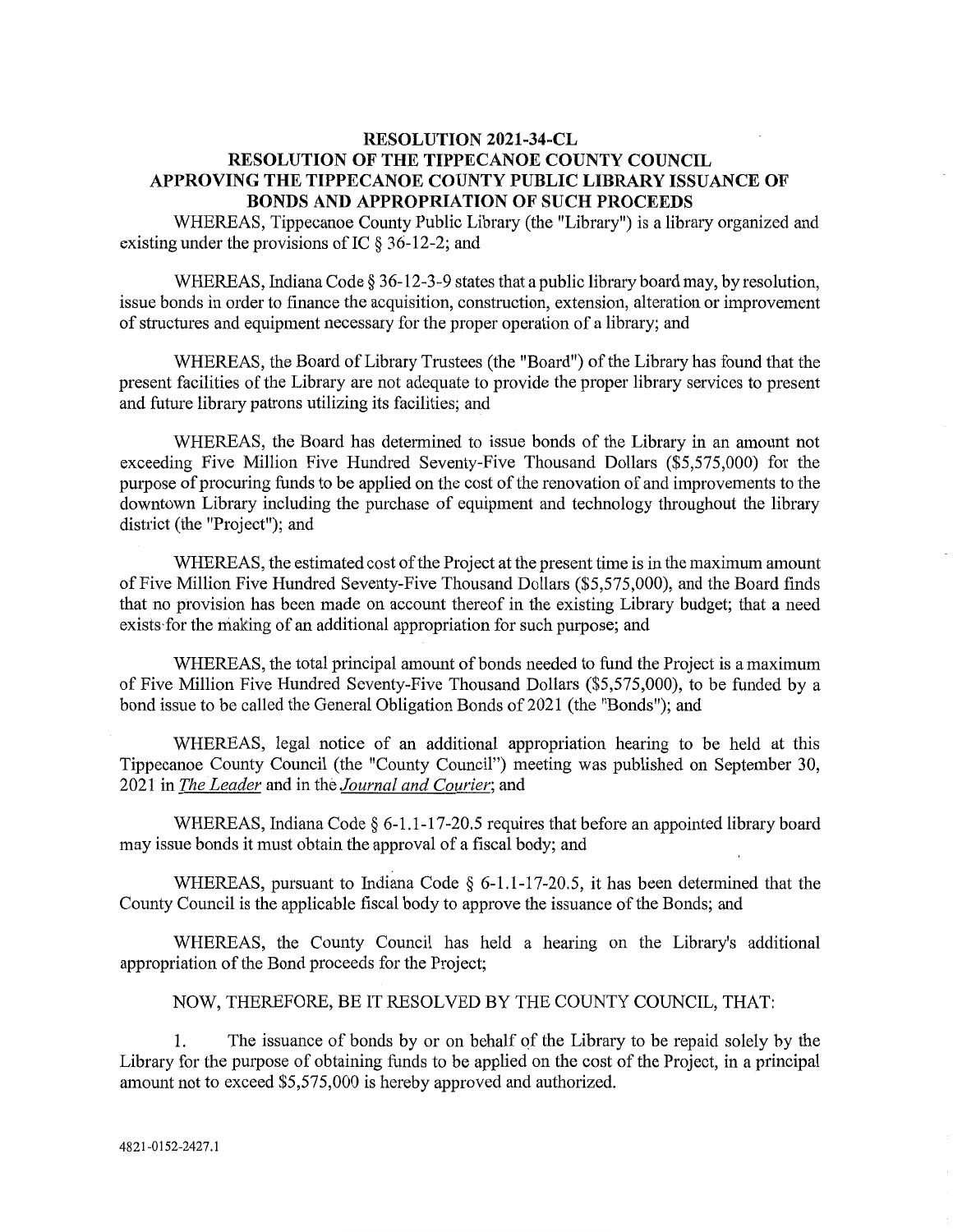2. The County Council approves the additional appropriation by the Library of the **proceeds** of the **Bonds,** in a **principal** amount of \$5,575,000, plus investment earnings thereon, to be applied on the cost of the Project and that this appropriation is to include the incidental expenses necessary to be incurred in connection with the Project and the issuance of the Bonds on account thereof and **that** said appropriations shall be in **addition** to all appropriations provided for in the existing Library budget and shall continue in effect until the completion of the Project.

3. By the approval contained in **this** resolution, Tippecanoe County in no way becomes obligated to repay the Bonds of the Library nor do **such** Bonds **count** against Tippecanoe County's Constitutional debt **limit.** 

4. **This** Resolution **shall** be in fi1ll force and effect immediately upon its **adoption.** 

**ADOPTED** AND **PASSED THIS** 12th DAY OF OCTOBER, 2021, BY THE COUNTY COUNCIL OF **TIPPECANOE** COUNTY, INDIANA. '

TIPPECANOE **COUNTY COUNCIL**  Jnderwood, President J n R. Basham *|* lgme **Presid** nt .iśa Dullum Hamil lon Barry Richard

72 Ben Murray

Ver<del>ሰ</del>on